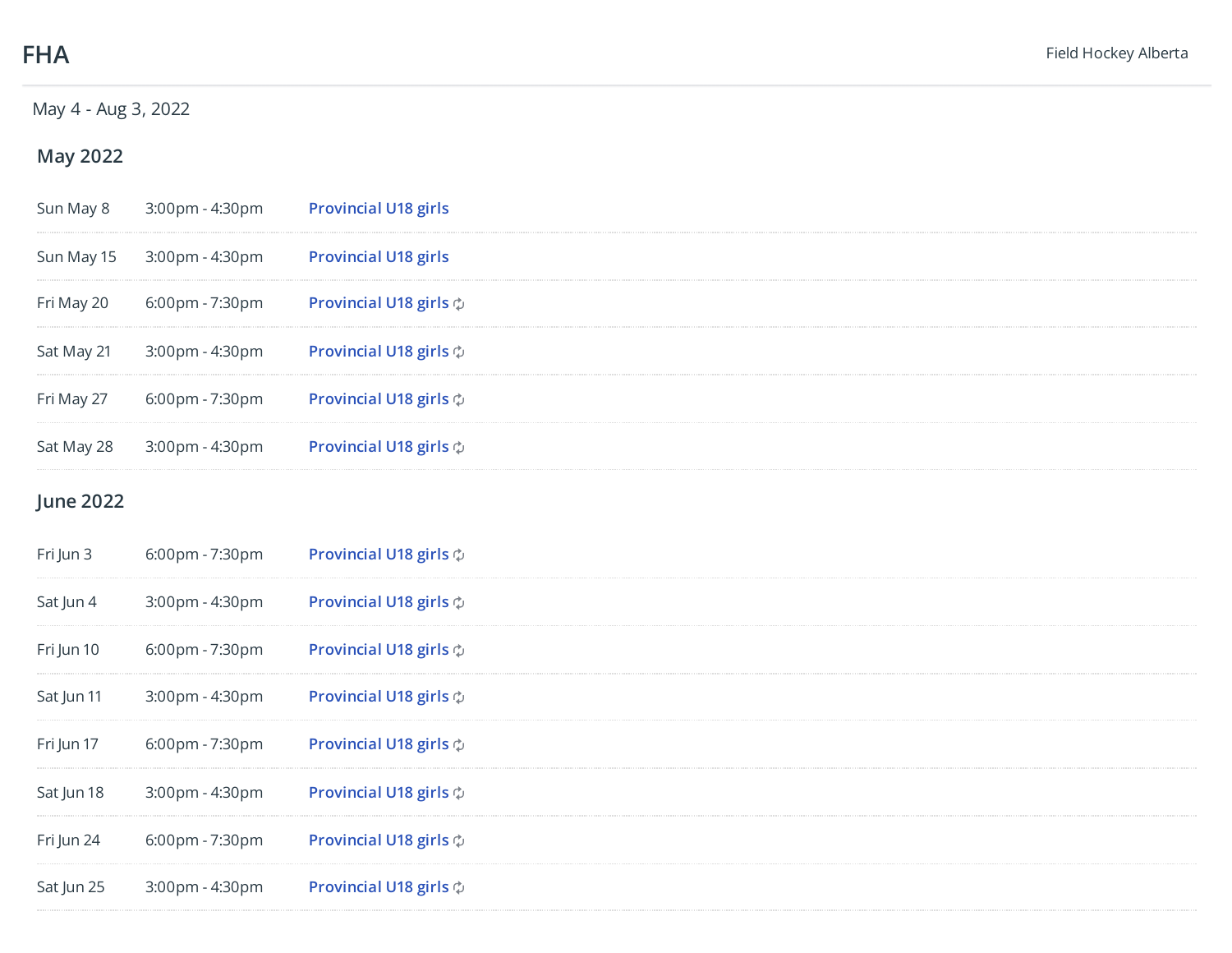## **July**

| Fri Jul 1  | 6:00pm - 7:30pm  | <b>Provincial U18 girls - TBC</b>          |
|------------|------------------|--------------------------------------------|
| Fri Jul 8  | 6:00pm - 7:30pm  | Provincial U18 girls $\phi$                |
| Sat Jul 9  | 3:00pm - 4:30pm  | Provincial U18 girls $\phi$                |
| Tue Jul 12 | 9:00am - 10:30am | Provincial U18 Girls - CAMP $\phi$         |
|            | 12:00pm - 1:30pm | Provincial U18 Girls - Camp $\phi$         |
| Wed Jul 13 | 12:00pm - 2:00pm | British under 18 girls team (U18 girls)    |
| Thu Jul 14 | 9:00am - 10:30am | Provincial U18 Girls - CAMP $\phi$         |
|            | 12:00pm - 1:30pm | Provincial U18 Girls - Camp $\phi$         |
| Fri Jul 15 | 9:00am - 10:30am | Provincial U18 Girls - CAMP $\diamondsuit$ |
|            | 12:00pm - 1:30pm | Provincial U18 Girls - Camp $\diamondsuit$ |
|            | 6:00pm - 7:30pm  | <b>Provincial U18 girls - TEAM BONDING</b> |
| Sat Jul 16 | 3:00pm - 4:30pm  | Provincial U18 girls $\phi$                |
| Tue Jul 19 | 9:00am - 10:30am | Provincial U18 Girls - CAMP $\phi$         |
|            | 12:00pm - 1:30pm | Provincial U18 Girls - Camp $\phi$         |
| Thu Jul 21 | 9:00am - 10:30am | Provincial U18 Girls - CAMP $\phi$         |
|            | 12:00pm - 1:30pm | Provincial U18 Girls - Camp $\phi$         |
| Fri Jul 22 | 9:00am - 10:30am | Provincial U18 Girls - CAMP $\phi$         |
|            | 12:00pm - 1:30pm | Provincial U18 Girls - Camp $\diamondsuit$ |
|            | 6:00pm - 7:30pm  | <b>Provincial U18 girls - TEAM BONDING</b> |
| Sat Jul 23 | 3:00pm - 4:30pm  | Provincial U18 girls $\diamond$            |
|            |                  |                                            |